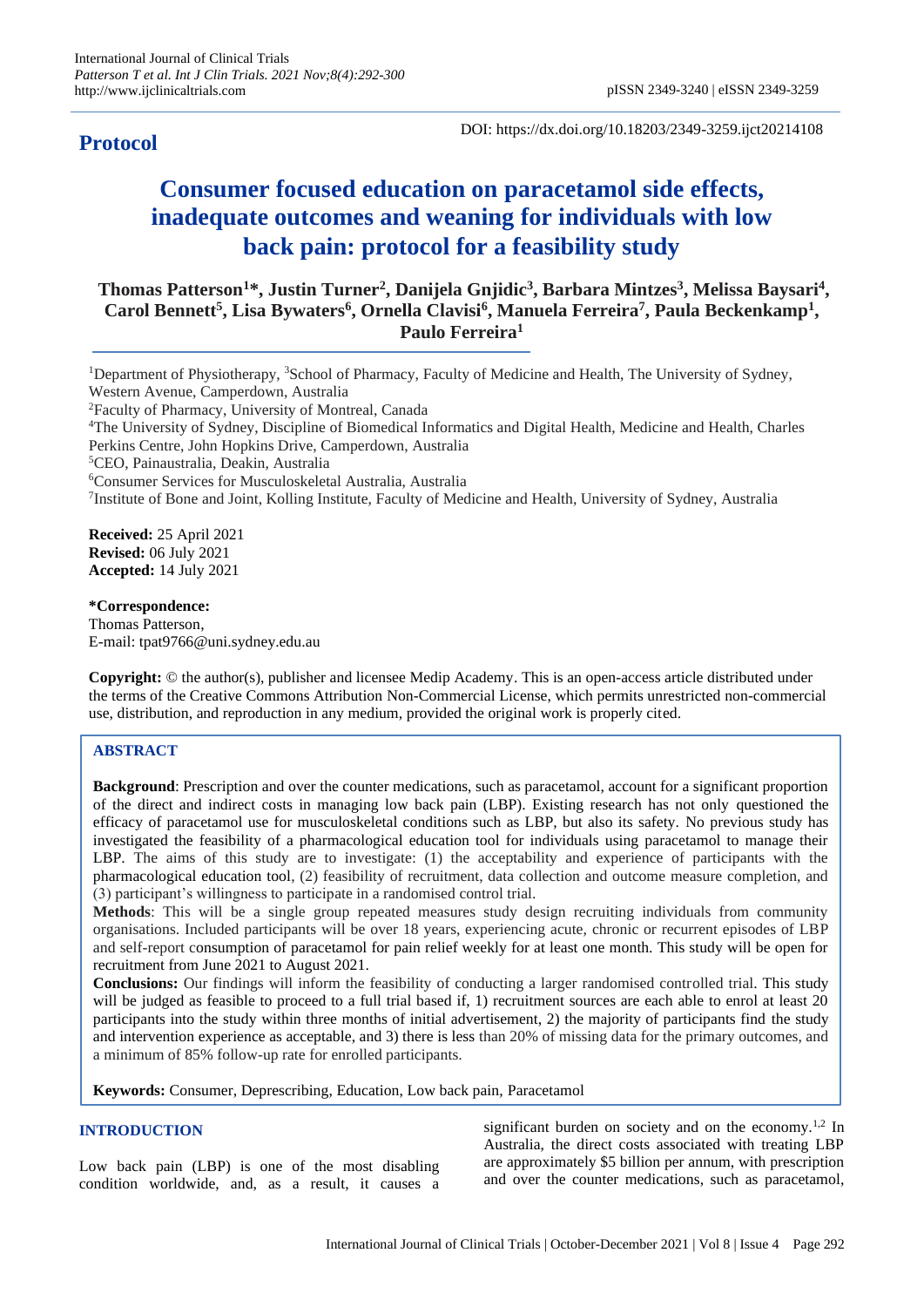accounting for a significant proportion of this cost.<sup>3-6</sup> Furthermore, when additional costs are considered, such as loss of wages, disability subsidy, and decreased productivity, the economic burden almost doubles.<sup>4</sup>

Paracetamol has traditionally been recommended for the management of LBP.<sup>7</sup> However, recent studies have shown that paracetamol is no better than placebo for improving quality of life and reducing pain or disability for individuals experiencing  $LBP^{8-13}$  This led to paracetamol being removed from the list of recommended treatments for LBP in many clinical guidelines across the world, including USA, UK and many European countries.<sup>14,15</sup> Despite this, in Australia over 50% of individuals with LBP are prescribed paracetamol as part of their initial care.<sup>16</sup> This is especially concerning considering the emerging links between paracetamol and many renal, gastrointestinal and cardiovascular side effects.17,18 Additionally, in Australia, the frequency of hospital admissions and cases of liver injury attributed to paracetamol overdose and misuse have increased by approximately 50% and 100%, respectively, since 2004.<sup>19</sup>

No previous study has investigated the feasibility (i.e., acceptability, willingness for behavioural change) of a pharmacological education tool for individuals using paracetamol to manage their LBP. Existing research has shown to successfully increase participants' self-efficacy and motivation to deprescribe non-steroidal antiinflammatory drugs (NSIADs), opioids and benzodiazepines.20,21 Additionally, it has been shown in a study by Mohammed et al that 50% of individuals using paracetamol and opioids to treat moderate to severe cancer pain were able to stop paracetamol use upon receiving advice from their health professional to cease the intake.<sup>22</sup> It is paramount that sustainable and effective strategies are developed and implemented to educate individuals who are under high or prolonged intake of paracetamol on limited effectiveness of this medication to manage symptoms in LBP, range of alternatives available (such as exercise, yoga, mindfulness) and risks involved with paracetamol use. Patient education on appropriate paracetamol use will increase self-efficacy of individuals with LBP to better self-manage their condition, reduce over-reliance on paracetamol, the harms this medication causes in misuse, overdoses, and the economic burden associated with its use to manage LBP.

The aims of this study are to investigate: (1) the acceptability and experience of participants with the pharmacological education tool, (2) feasibility of recruitment, data collection and outcome measure completion, and (3) participants willingness to participate in a randomised controlled trial (RCT).

## **METHODS**

#### *Study overview*

This study will use a single group repeated measures design to determine the feasibility of a larger scale randomised controlled trial investigating a pharmacological education tool to support and educate patients with low back pain on appropriate use of paracetamol. Partnerships have been developed with two leading and large consumer groups Musculoskeletal Australia and painaustralia to recruit a total of 20 eligible participants from both these two recruitment sources and the general community for this study. The study will be advertised to the general community and to individuals subscribed to either Musculoskeletal Australia and painaustralia (online via social media and in their newsletter), with information about the study and a form to indicate participants' interest in the study. Only interested participants meeting the inclusion criteria and who provide online-signed informed consent will be included in the study. Following written informed consent, participants will then be sent an email containing a secure link to complete the baseline questionnaire. Once completed, participants will receive the pharmacological education tool via their preference (physical mail, email or web link). One week and again four weeks after receiving the pharmacological education tool, participants will be sent an email containing a secure link to complete a follow-up questionnaire, specifically, to determine if there has been any change in their paracetamol intake, and to understand participants' facilitators and barriers to change or not their paracetamol intake. Additionally, participants will be sent an email containing a secure link to complete follow-up questionnaires four weeks after receiving the pharmacological education tool. Participants will also be invited to participate in a telephone interview to investigate, in-depth, their view of the pharmacological education tool. All assessment, data-collection procedures and enquires will be conducted and managed online or via telephone. The recruitment process and study flow can be found in Figure 1.

#### *Ethical approval*

This study protocol has ethical approval, obtained from the University of Sydney Human Research Ethics Committee, reference number 2021/033.

#### *Participants*

A total of 20 participants from the partner organisations will be recruited for this study. Participants will be contacted via e-mail coordinated by each partner organisation. To be included in the study participants must meet all of the following criteria: aged >18 years, experiencing acute, chronic or recurrent episodes of LBP and self-reported consumption (of any amount) of paracetamol (either alone or in combination with other medications) for pain relief weekly for at least one month.

Participants will be excluded if they have any disorder that may reduce capacity to participate in behavioural interviewing, understand the text messages or complete outcome measures.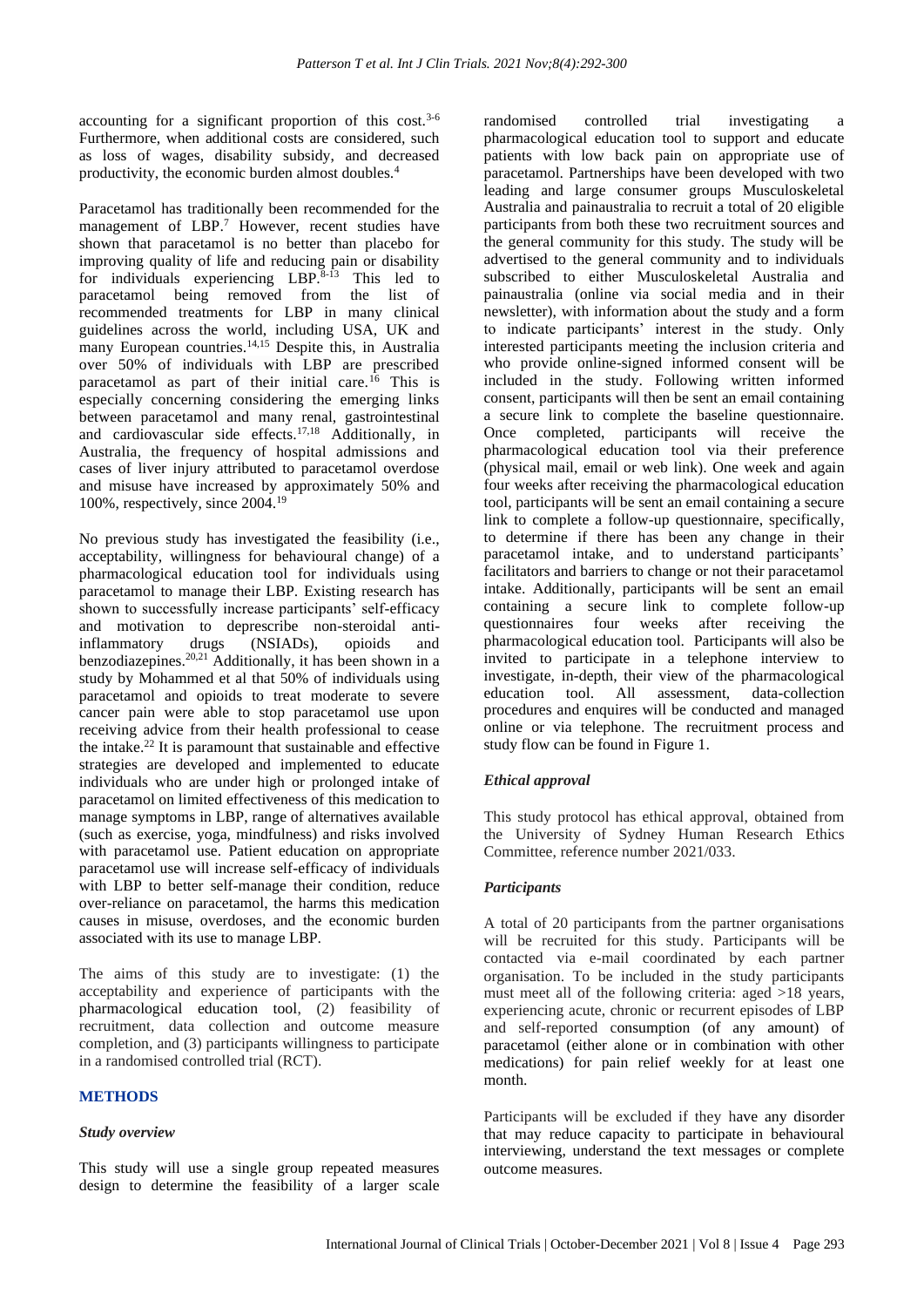

**Figure 1: Study recruitment process and flow of participants.**

#### *Sample size*

As the aim of this study is to investigate the feasibility of a future RCT, therefore, no sample size estimation was performed.23,24 We have, therefore, established our sample size as 20 participants from both recruitment sources (40 in total). The results of this feasibility study will be used to generate data for sample size calculations of the future RCT. The participants selected for this feasibility study are representative of the target study population we aim to recruit for future trials (individuals registered with organisations such as musculoskeletal Australia, pain Australia and seniors' card). Additionally, if this study proves to be feasible, the same inclusion and exclusion criteria will be used in the future trial.

#### *Intervention*

#### *Development of the intervention*

The intervention (pharmacological education tool) used in this study is a twelve-page brochure adapted from similar studies implemented by the Canadian deprescribing network (CDN), which have shown to be

successful in medication deprescribing trials for users of NSIADs, opioids and benzodiazepines (Appendix 1). $^{20,21}$ The textual content of the intervention was based on the work of our group as well as guidelines concerning the use of Paracetamol for LBP.9,10,14

### *Theory*

The theoretical framework underpinning the pharmacological education tool is based on the behaviour change wheel by Michie et al specifically the COM-B model of behavioural change, targeting the mechanisms of motivation, capacity and opportunity.25,26 Capability refers to both the psychological and physical capacity of the individual to engage in a particular activity or behaviour.<sup>25</sup> Opportunity is defined as the internal and external factors (including both the physical and social environment of the individual) that assist or deter a behaviour.<sup>25</sup> Motivation is defined as the mental processes that are responsible for decision making and directs behaviour. This includes emotional responses, impulses and habits, goals and analytical thought.<sup>25</sup> In this model of behaviour change, capability, opportunity, and motivation can interact in a multitude of ways to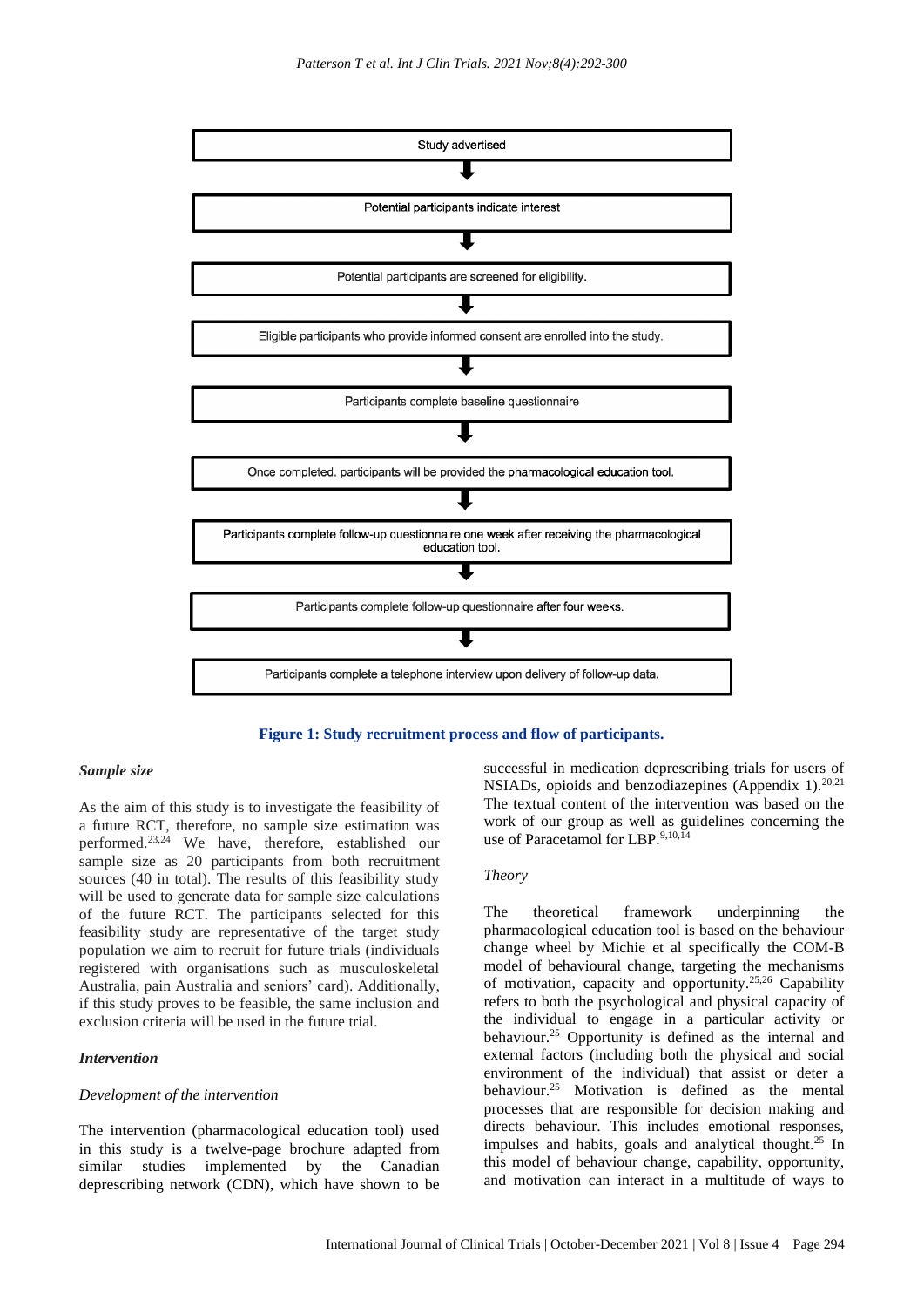generate behaviour, that also can, in turn, influence these mechanisms. For example, opportunity can influence both motivation and capability. Moreover, enacting a certain behaviour can alter a person's capability, motivation, and opportunity. Table 1 links the mechanisms to the corresponding components used in the Consumer-focused education on acetaminophen side effects, inadequate outcomes and weaning (CEASE NOW) pharmacological education tool (Appendix 1).

## **Table 1: Mechanisms embedded into the components of the CEASE NOW pharmacological education tool.**

| <b>Mechanisms</b>                                                                                                                |                                                                                                                                                                                                                                                                                                                                                                                                                                                                                                                      | <b>Components of CEASE NOW pharmacological education tool</b>                                                                                                                                                                                                                                                                                                                                                                                                                                                                                                                                                                                                                                                                                                                                                                                                                                                                                 |                                                                                                                                                                                                                                                                                                                                                                                                                                                                                                                                                                                                                                                                                  |
|----------------------------------------------------------------------------------------------------------------------------------|----------------------------------------------------------------------------------------------------------------------------------------------------------------------------------------------------------------------------------------------------------------------------------------------------------------------------------------------------------------------------------------------------------------------------------------------------------------------------------------------------------------------|-----------------------------------------------------------------------------------------------------------------------------------------------------------------------------------------------------------------------------------------------------------------------------------------------------------------------------------------------------------------------------------------------------------------------------------------------------------------------------------------------------------------------------------------------------------------------------------------------------------------------------------------------------------------------------------------------------------------------------------------------------------------------------------------------------------------------------------------------------------------------------------------------------------------------------------------------|----------------------------------------------------------------------------------------------------------------------------------------------------------------------------------------------------------------------------------------------------------------------------------------------------------------------------------------------------------------------------------------------------------------------------------------------------------------------------------------------------------------------------------------------------------------------------------------------------------------------------------------------------------------------------------|
| <b>Increase</b><br>motivation to<br>stop using<br>paracetamol<br>by changing<br>participants'<br>knowledge and<br><b>beliefs</b> | Messaging on the<br>front page 'Know<br>what you are taking'<br>to raise awareness of<br>the harms of<br>paracetamol. This<br>aims to initiate<br>cognitive<br>restructuring in the<br>participants about<br>paracetamol, LBP and<br>the use of<br>paracetamol to<br>manage LBP. <sup>26</sup>                                                                                                                                                                                                                       | "Did you know" statements on 2 <sup>nd</sup><br>page designed to challenge<br>participants' knowledge about<br>paracetamol, LBP and use of<br>paracetamol to manage LBP. This<br>builds upon the cognitive<br>restructuring initiated from reading<br>the front page and tries to elicit<br>cognitive dissonance in participants<br>by confronting them with ideas that<br>may be inconsistent to their own pre-<br>existing thoughts and beliefs<br>regarding paracetamol, LBP and the<br>use of paracetamol to manage LBP. <sup>26</sup>                                                                                                                                                                                                                                                                                                                                                                                                    | Interactive knowledge test with 4<br>true/false questions and answers on the<br>$3rd$ and $4th$ page. This aims to put the<br>participants paracetamol consumption<br>into question through intensifying the<br>feelings of cognitive dissonance. <sup>26</sup> This is<br>achieved by challenging their existing<br>beliefs through convincing nature of<br>pharmacological education tool<br>providing information targeted at<br>increasing their knowledge about the<br>ineffectiveness of paracetamol for LBP,<br>the range of alternatives available and the<br>risks involved with paracetamol use.                                                                       |
| <b>Increase the</b><br>capacity of<br>participants to<br>stop using<br>paracetamol<br>by augmenting<br>self-efficacy             | The sixth page of the<br>intervention<br>illustrates to<br>participants the<br>concept of graded<br>tasks, where they<br>begin to perform<br>activities that are<br>within their comfort<br>zone, starting small<br>and then<br>progressively<br>increasing the<br>difficulty of the<br>activity. <sup>26</sup> This aims<br>to inspire individuals<br>who might identify<br>themselves on the<br>downward spiral of<br>pain and enable<br>participants to start to<br>reverse this spiral and<br>get back on track. | On page 7, a list of alternative non-<br>pharmacological approaches to<br>manage LBP is provided to<br>participants to use as substitutes to<br>taking paracetamol. This instils the<br>foundations of coping planning to<br>participants through suggesting<br>options to help ease the transition off<br>paracetamol. <sup>26</sup><br>The $8th$ , $9th$ and $10th$ page of the<br>intervention detail how participants<br>can use an activity diary as a tool to<br>self-manage their LBP.<br>This tool builds upon the concept of<br>graded tasks and how participants can<br>exhibit control and take ownership in<br>managing their LBP. Additionally,<br>participants extend upon the<br>foundations of coping planning<br>through exploring relapse prevention<br>by identifying scenarios that may<br>result in a relapse of their behaviour<br>to use paracetamol to manage their<br>LBP and how this can be avoided. <sup>26</sup> | Social comparison theory was<br>incorporated on the second last page<br>through including a peer champion's<br>narrative. <sup>25</sup> The narrative highlights the<br>peer champion's previous agreement<br>with participants views towards<br>paracetamol use for their LBP. This is<br>intended to reassure participants about<br>their newfound uncertainty regarding<br>paracetamol use through feeling<br>comparable to a peer champion.<br>Ultimately, the aim is for participants to<br>identify with Ian's journey to stop using<br>paracetamol for LBP and to feel<br>empowered and confident to begin their<br>own story to stop using paracetamol for<br>their LBP. |
| <b>Drive</b><br>opportunities<br>to discuss and<br>initiate<br>deprescribing<br>with a<br>healthcare<br>provider                 | On the front page,<br>logos on the<br>intervention are used<br>as a form of<br>persuasive<br>communication to<br>provide source<br>credibility for the<br>consumer to initiate<br>conversations with<br>their health care<br>provider. <sup>26</sup>                                                                                                                                                                                                                                                                 | Persuasive communication is used<br>consistently throughout the<br>pharmacological education tool as<br>participants are instructed in multiple<br>sections of pharmacological<br>education tool to talk with your<br>doctor/health professional about other<br>options to help manage your LBP. <sup>26</sup>                                                                                                                                                                                                                                                                                                                                                                                                                                                                                                                                                                                                                                | The printed format of the twelve-page<br>booklet is another form of persuasive<br>communication that makes it an effective<br>knowledge transfer piece to take and<br>show to a healthcare provider. <sup>26</sup>                                                                                                                                                                                                                                                                                                                                                                                                                                                               |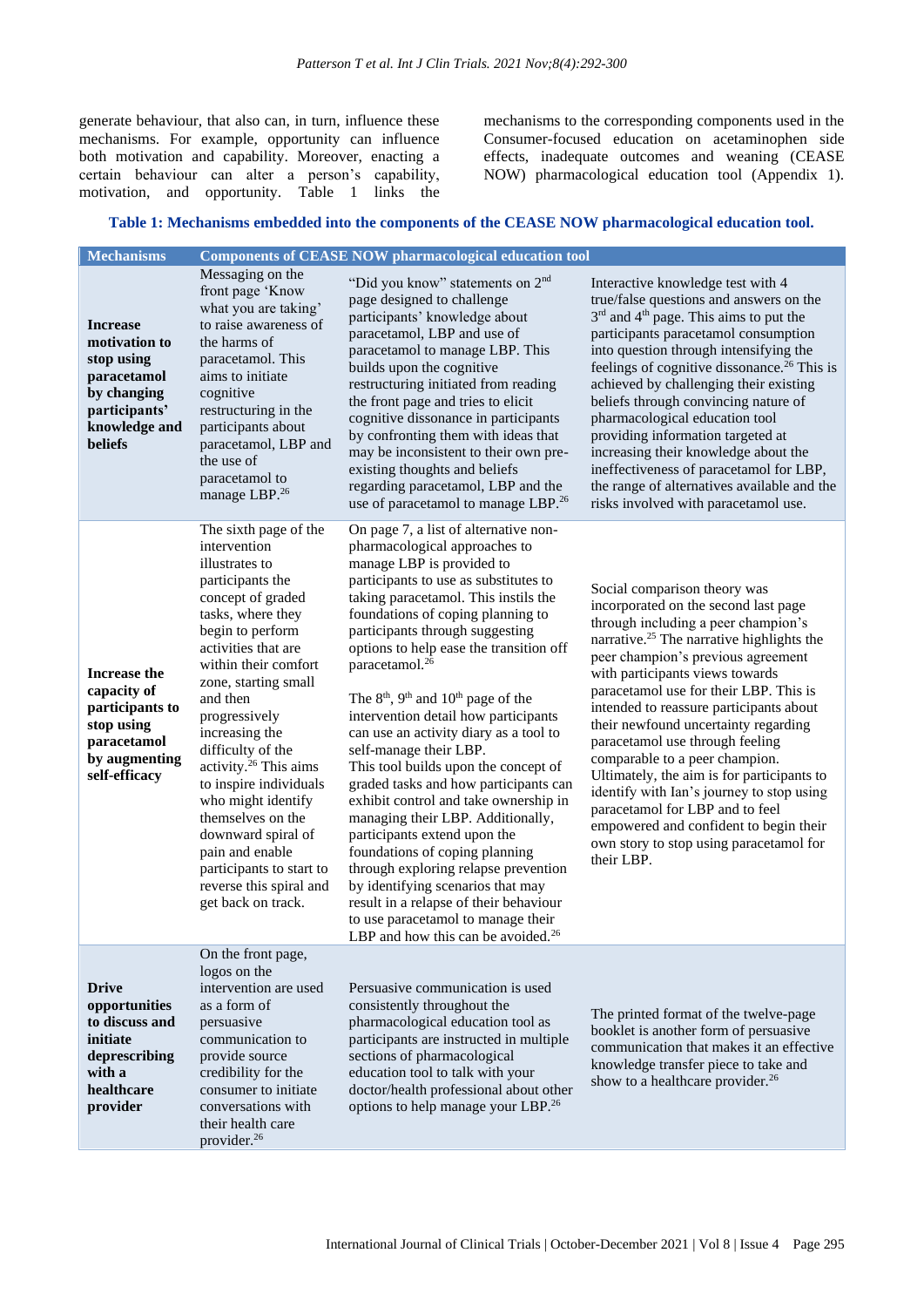#### *Primary and secondary outcome measures*

#### *Primary outcome measures*

The main outcomes of this study include aspects related to the feasibility of a trial investigating the effectiveness of the CEASE NOW pharmacological tool to support patients to reduce paracetamol consumption to manage their LBP. A telephone interview will be used to investigate participants' opinions regarding the intervention and general aspects of the study. The interview will be conducted with participants who have concluded the study and we will attempt to also interview those who have dropped out. The feasibility outcomes include:

## *Recruitment rate*

Recruitment rate will be recorded during the entire recruitment process. Records will be kept regarding the

number of individuals screened for study eligibility. When an individual is not enrolled in the study, the reason why they were ineligible for inclusion will be recorded. Similarly, if eligible, the reasons for declining participation in the study will be noted. Consent rates will also be recorded.

## *Data collection and outcome measure completion*

The number of missing items for each questionnaire will be recorded. The number of participants completing the intervention program and answering the follow-up questionnaires will be recorded. The number of participants lost in each phase of the study will be noted and the reasons for dropping out will be recorded when possible. During the phone interview, participants will be asked about their opinion regarding the data collection method (electronic), understanding of study questionnaire and data collection tools, and length of time to complete the questionnaires.

## *Acceptability and experience of intervention*

Participants' opinion regarding the intervention, including the relevance of the pharmacological education tool for them, will be investigated during the telephone interview. Additionally, reasons for participation in the study or for dropping out, understanding of data collection tools, participants' opinion on the data collection method, and barriers and motivators to participate in the study will be explored in the phone interview conducted after the four week follow up data collection. The data gathered from the telephone interview will be analysed quantitatively and qualitatively.

#### *Secondary outcome measures*

The secondary outcome measures in this study will investigate the preliminary effectiveness of the intervention, specifically, the potential of the intervention to reduce paracetamol intake, change participants' motivation and self-efficacy to reduce paracetamol use as well as LBP intensity rating and improve function.

Data on the potential of the intervention to reduce paracetamol intake will be collected via online surveys using REDCap electronic data capture tool, which is secured and hosted at the university of Sydney server.<sup>27</sup> This information will be collected at baseline, one week and four weeks post intervention. At baseline participants will be asked the following questions:

"Did you take paracetamol this week? (Yes/No). If 'Yes', participants will be asked further questions- "How much (Dose)?", "How often (Frequency)?" and Who instructed your paracetamol intake?" (Health professional, selfinitiated, other).

Additional questions to be included one week and four weeks post intervention: If there is a change in Dose or Frequency of paracetamol intake after week one and/or four, "Who initiated the change in paracetamol intake?" (Health professional, self-initiated, other), "Have you read the pharmacological education tool (intervention) posted to your address"? (Yes/No) and "Have you attempted to reduce the amount of paracetamol you take to manage your LBP?" (Yes/No). If 'No', participants will be asked further question- What was the biggest barrier to attempting to reduce your paracetamol intake? "Have you discussed or intend to discuss paracetamol use for your LBP with a health professional post intervention" (Yes/No) and "Have you swapped or attempted to swap paracetamol use for your LBP with an alternative suggested in the pharmacological education tool (intervention)?" (Yes/No).

Changes in participants' motivation and self-efficacy to reduce paracetamol use for their LBP and the intensity level of their LBP will be assessed at baseline and at one month via online surveys using REDCap electronic data capture tool. $27$  An email invitation with the online survey link will be sent to participants. The invitation will contain the link to collect data on the following outcomes: medication reduction self-efficacy scale.<sup>28,29</sup> Beliefs about medicines questionnaire (BMQ-Specific), and four true/false questions from the third page of the pharmacological education tool under "Quiz: true or false, paracetamol for LBP."<sup>30</sup>

Average pain intensity during the past week: 11 point numerical rating scale ranging from 0=no pain to 10=worst pain possible.<sup>31</sup> Patients attitudes towards deprescribing questionnaire (PATD).<sup>32</sup> Pain medication attitudes and questionnaire (PMAQ-14) short form.<sup>33</sup> Medication adherence questionnaire.<sup>34</sup> LBP history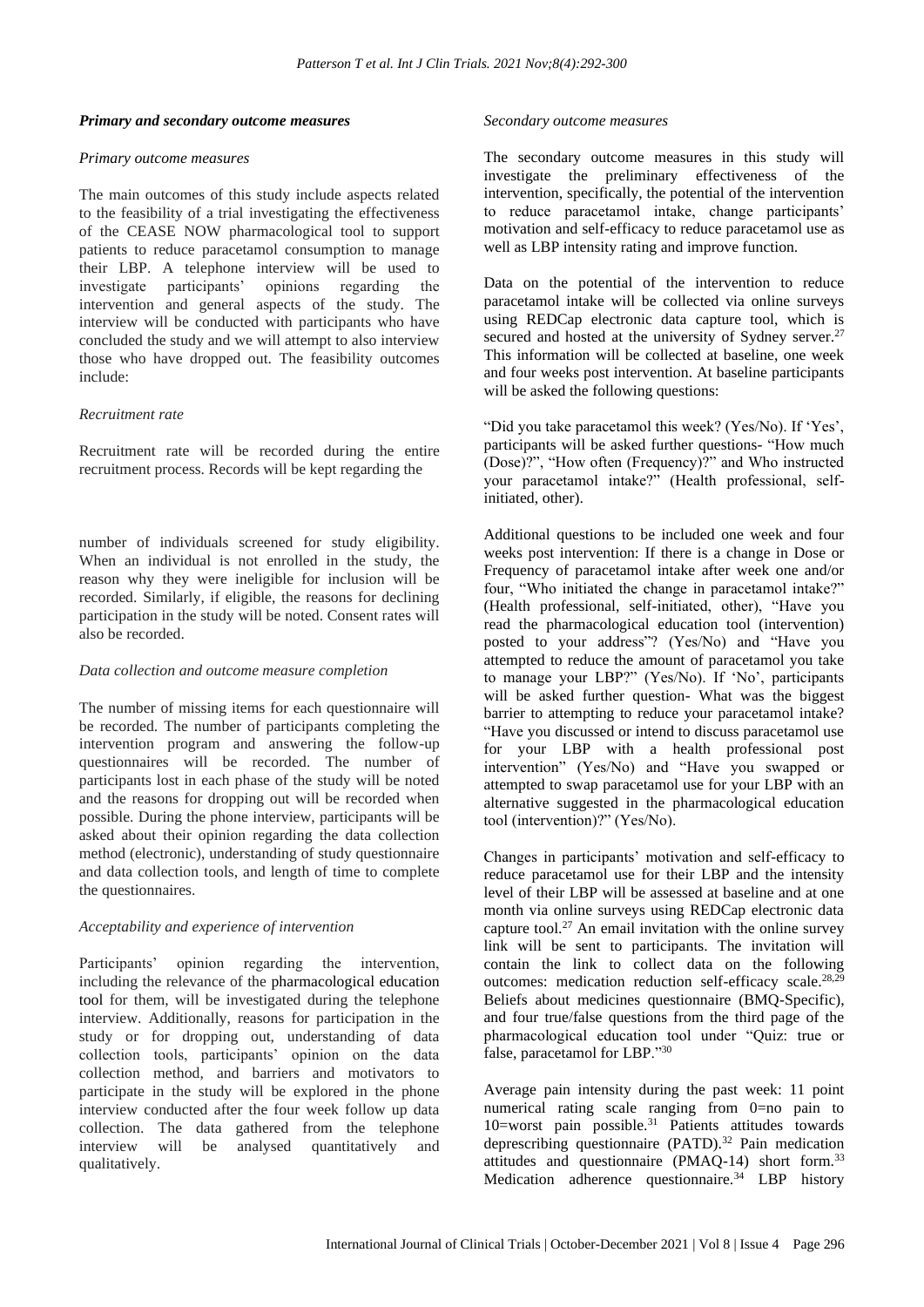survey- a) How long have you experienced LBP?- Less than 6 weeks, between 6-12 weeks, between 12 weeks (3 months) to 1 year and more than 1 year.

Which of the following best describes the pattern of your lower back pain: 1. Constant back pain (always present and never fully recovers), 2. Recurrent back pain (periods of full recovery with no back pain, with intermittent episodes of back pain), 3. Patient specific function scale.<sup>35</sup>

Participants who have not completed their follow-up survey will receive up to two automated email reminders at three and six days after the due date. Participants who still haven't completed their follow-up survey will be contacted via telephone 14 days after the due date.

## *Statistical analysis*

Descriptive statistics will be used to explore the data. Analysis will focus on variability of the data (assessed by confidence intervals) rather than hypothesis testing since this study is not powered appropriately to assess statistical significance. Effects of the intervention will be represented by summary (such as mean), and precision measures (such as confidence interval). Data from the recorded follow-up interviews (Appendix 2) of each participant will be analysed quantitively and qualitatively, modelled from a similar study conducted by Martin and Tannenbaum in 2017.<sup>36</sup>

The phone interview will include open semi-structured interview style questions. Qualitative data from the semistructured interview style questions will be analysed using thematic content analysis to explore the contexts under which the program mechanisms led to participants successfully stopping their paracetamol use or failing to stop their paracetamol use. Discourses will be contrasted according to whether participants discontinued paracetamol and/or expressed the intent to discuss discontinuation. Interviews will be coded using QCAmap software. Contextual themes will be derived from the data and supported by quotes. Initially, two researchers will independently read the transcripts and field notes, then collaboratively develop first order codes, which will be subsequently verified by double coding. Second order thematic coding will be performed for the purpose of building concepts.

Quantitative and qualitative results about context will be combined and analysed in an iterative fashion through use of a triangulation protocol using a convergence coding matrix. The convergence matrix will inform which contexts favourably or unfavourably influenced a participant decision to reduce or stop paracetamol based on agreement, partial agreement or dissonance between the quantitative and qualitative data. Differences will be adjudicated via discussion and consensus.

## *Data integrity*

Study data will be collected and managed using REDCap electronic data capture tools hosted at the university of Sydney.<sup>27</sup> REDCap (Research electronic data capture) is a secure, web-based application designed to support data capture for research studies.<sup>27</sup> Data will be stored in excel spreadsheets and transferred to appropriate statistical software for analysis. Spreadsheets will be regularly scrutinized for omissions and errors.

## *Criteria for feasibility*

Based on the results of this study, one of the following decisions will be made: (1) the study is not feasible, and therefore should not proceed to full trial; (2) the study is feasible, but modifications are required; (3) the study is feasible and no modifications are required.<sup>24</sup> The results of this feasibility study will be interpreted based on the following criteria to determine whether it is feasible to proceed to the full trial:

## *Recruitment rate*

Recruitment will be judged as effective, efficient and feasible if we are able to successfully recruit 20 participants from each recruitment source (60 in total) within a timeframe of three months since initial advertisement of the study. If the expected number is not achieved, the reasons for declining participation will be analysed and the recruitment strategy will be restructured. Moreover, each recruitment source will be assessed on the ratio of participants screened to participants recruited as well as the time taken to recruit eligible participants for this feasibility study. Additionally, the communication material used to attract potential participants will be checked and other methods to enhance recruitment will be explored.

## *Feasibility of data collection and outcome measures completion*

We expect no more than 20% of missing data for the primary outcomes, and a minimum of 85% follow-up rate for enrolled participants. If these targets are not achieved, the information collected during the interview regarding reasons for dropping out, participants opinions regarding the method of data collection, understanding of study questionnaire and data collection tools, and amount of time required to answer the questionnaires will be used to modify the protocol.

## *Acceptability and experience of intervention*

We will judge the pharmacological education tool as acceptable and worthwhile if 50% or more of participants answer 'positively' to questions 3-10 of the Participant feedback survey (Appendix 2). The value of 50% for acceptability and experience of the intervention is based on results of previous studies from which the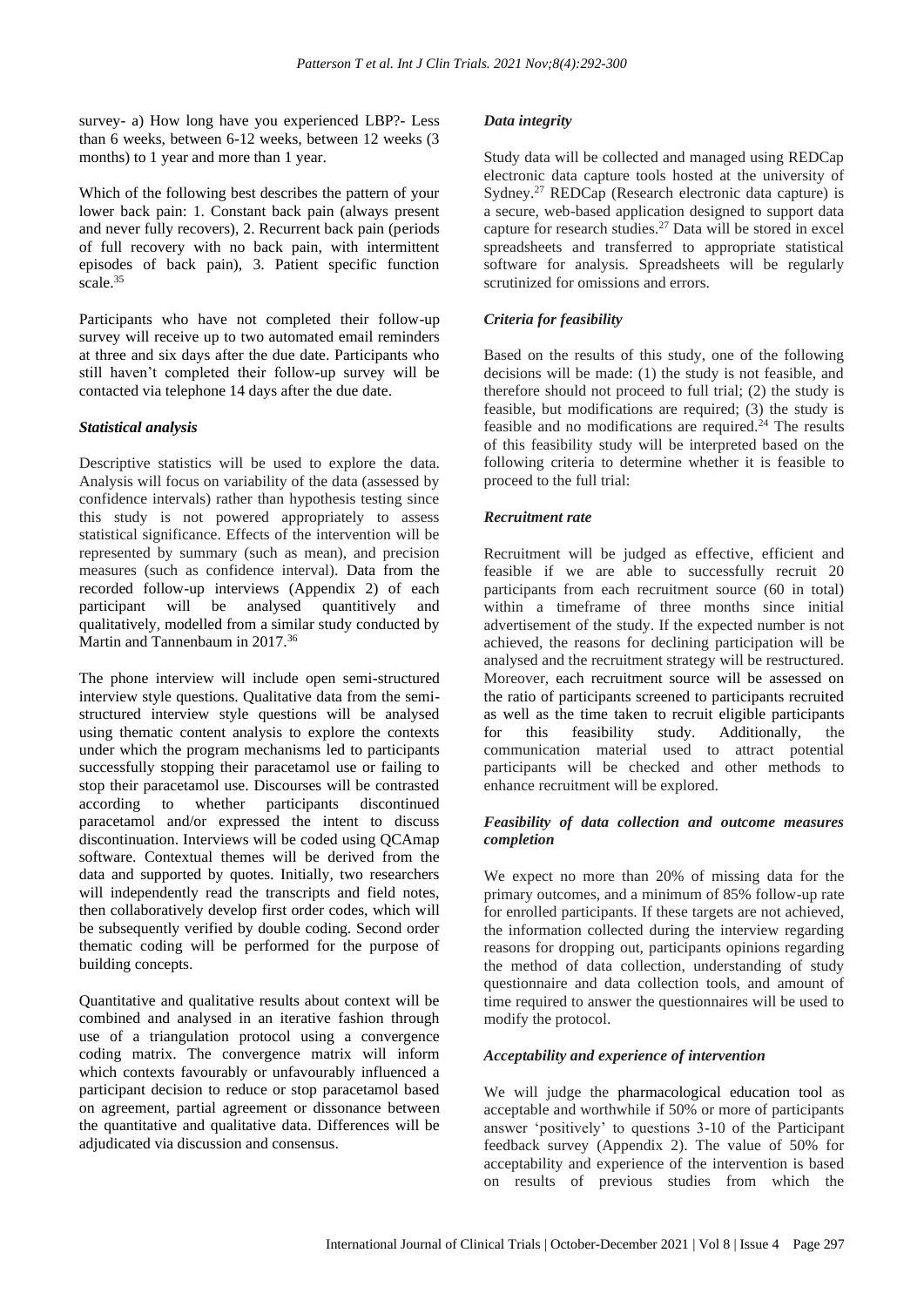pharmacological education tool was adapted from.<sup>20,21</sup> Participants' views on the intervention protocol collected during the phone interview will be used to support the interpretation of these results and to establish strategies to increase the acceptability and experience of the intervention.

#### **DISCUSSION**

There are many aspects of this study that are innovative. Firstly, this will be the first study to investigate the feasibility of a pharmacological education tool aimed at reducing paracetamol use amongst individuals with LBP. Secondly, recruiting participants through community organisations will ensure that outcomes and feedback collected will be a true representation of the general and wider community, a population that most commonly use paracetamol to manage their LBP. This will enhance the validity and generalisability of this study as well as strengthen the feasibility outcomes.

This feasibility study includes a strong rationale, thorough methodology, clear feasibility criterion and a specific plan for analysis. If this study is considered feasible in the current format, the same design and methods will be used for an appropriately powered RCT with the addition of a control group. However, if modifications are required, they will be made based on the information provided by this feasibility study, to ensure the methodological quality of the future trial. If the study is considered as not feasible, the future trial will not be conducted, saving resources that otherwise would be spent unnecessarily.

This study represents the first step towards a major advance in the field of LBP and patient education on the ineffectiveness of paracetamol for LBP management, the range of alternatives available and the risks involved with paracetamol use. The findings of this study have potential to inform future studies that aim to empower consumers to be confident in taking the first steps to manage their LBP without the need for medication, and as a result, reduce the over-reliance of using paracetamol to manage LBP. This study has the potential to, ultimately, work towards lessening the economic burden that LBP causes on individuals, communities, government and the healthcare system.

This study will investigate the feasibility of a single group repeated measures study design investigating the effectiveness of a pharmacological education tool for individuals using paracetamol to manage their LBP. Our findings will inform the feasibility of conducting a fullscale adequately powered RCT and the preliminary effectiveness of the pharmacological education tool for individuals with LBP using paracetamol.

*Funding: No funding sources Conflict of interest: None declared Ethical approval: The study was approved by the Institutional Ethics Committee of the university of Sydney human research ethics committee, reference number 2021/033.*

#### **REFERENCES**

- 1. James SL. Global, regional, and national incidence, prevalence, and years lived with disability for 354 diseases and injuries for 195 countries and territories, 1990-2013;2017: a systematic analysis for the Global Burden of Disease Study 2017. Lancet. 2018;392:1789-858.
- 2. Foster NE, Anema JR, Cherkin D, Chou R, Cohen SP, Gross DP et al. Prevention and treatment of low back pain: evidence, challenges, and promising directions. Lancet. 2018;6736:1-16.
- 3. Martin LM, Larssen G, McDonald K, Briggs G, Whitfort A, Brooks T et al, A problem worth solving. Arthritis Osteoporosis Victoria. 2013;1-8.
- 4. Walker BF, Muller R, Grant WD. Low back pain in Australian adults: the economic burden. Asia-Pacific J Public Health. 2003;15:79-87.
- 5. Becker A, Held H, Redaelli M, Strauch K, Chenot JF et al. Low back pain in primary care: costs of care and prediction of future health care utilization. Spine. 1976;35:1714-20.
- 6. Gore M, Sadosky A, Stacey BR, Tai KS, Leslie D. The burden of chronic low back pain: clinical comorbidities, treatment patterns, and health care costs in usual care settings. Spine. 1976;37:E668-77.
- 7. Chou R, Qaseem A, Snow V, Casey D, Cross JT Jr, Shekelle P et al. Diagnosis and treatment of low back pain: a joint clinical practice guideline from the American College of Physicians and the American Pain Society. Erratum appears in Ann Intern Med. 2008;5;148(3):247-8.
- 8. Summaries for patients. Diagnosis and treatment of low back pain: recommendations from the American College of Physicians/American Pain Society. Ann Intern Med. 2007;147(7):I45;
- 9. Almeida M, Saragiotto B, Richards B, Maher CG. Primary care management of non-specific low back pain: key messages from recent clinical guidelines. Med j Australia. 2010;208:272-5.
- 10. Machado GC, Maher CG, Ferreira PH, Pinheiro MB, Chung-Wei CL, Day RO. Efficacy and safety of paracetamol for spinal pain and osteoarthritis: systematic review and meta-analysis of randomised placebo controlled trials. BMJ. 2015;350:h1225.
- 11. Schreijenberg M. Inferential reproduction analysis demonstrated that "paracetamol for acute low back pain" trial conclusions were reproducible. J Clin Epidemiol. 2020;121:45-54.
- 12. Chou R, Deyo R, Friedly J, Skelly A, Weimer M, Fu R et al. Systemic Pharmacologic Therapies for Low Back Pain: A Systematic Review for an American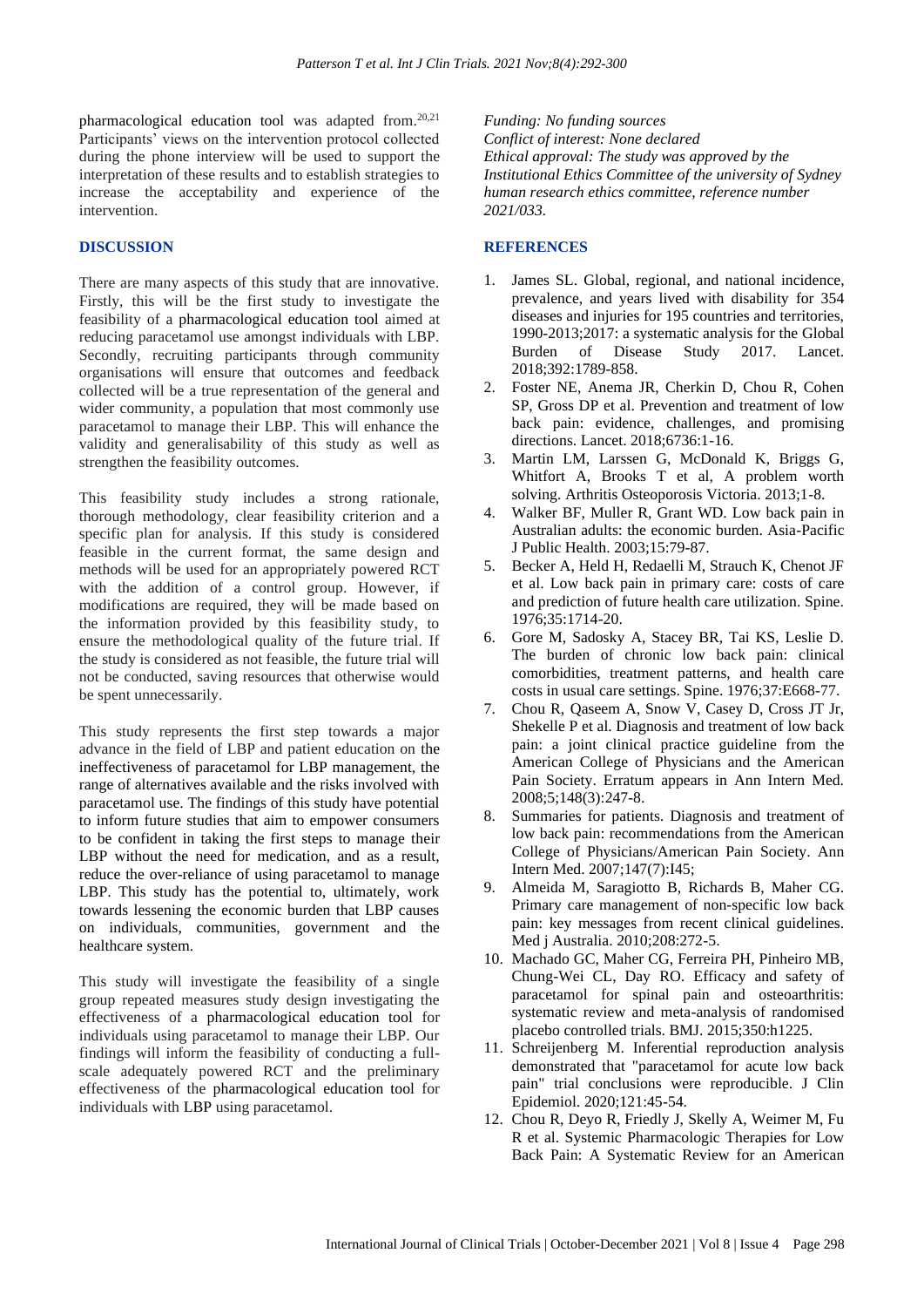College of Physicians Clinical Practice Guideline. Ann internal med. 2017;166:480-92.

- 13. Yabuki S, Kuen AK, Tam CK, Murakami T, Ushida T, Wang JH et al. Evidence-Based Recommendations on the Pharmacological Management of Osteoarthritis and Chronic Low Back Pain: An Asian Consensus. Asian j anesthesiol. 2019;57(2):37-54.
- 14. Shaheed C, Ferreira GE, Dmitritchenko A, McLachlan AJ, Day RO, Saragiotto B et al. The efficacy and safety of paracetamol for pain relief: an overview of systematic reviews. Med J Australia. 2021;214(7):324-31.
- 15. Oliveira CB, Maher CG, Pinto RZ, Traeger AC, Lin CW, Chenot JF et al. Clinical practice guidelines for the management of non-specific low back pain in primary care: an updated overview. Eur Spine J. 2018;27(11):2791-803.
- 16. Mishriky J, Stupans I, Chan V. The role of the pharmacist in low back pain management: a narrative review of practice guidelines on paracetamol vs nonsteroidal anti-inflammatory drugs. Pharm Pract (Granada). 2020;18:2075.
- 17. Wilk V, Palmer HD, Stosic RG, McLachlan AJ. Evidence and practice in the self-management of low back pain: findings from an Australian internet-based survey. Clin j pain. 2010;26:533-40.
- 18. Larson AM. Acetaminophen-induced acute liver failure: results of a United States multicenter, prospective study. Hepatology. 2005;42:1364-72.
- 19. Sistanizad M, Peterson GM. Drug-induced liver injury in the Australian setting. J Clin Pharm Ther. 2013;38:115-209.
- 20. Cairns R et al. Paracetamol poisoning-related hospital admissions and deaths in Australia, 2004- 2017. Med J Aust. 2019;211:218-23.
- 21. Martin P, Tamblyn R, Benedetti A, Ahmed S, Tannenbaum C. Effect of a Pharmacist-Led Educational Intervention on Inappropriate Medication Prescriptions in Older Adults: The D-PRESCRIBE Randomized Clinical Trial. Jama 320, 1889-1898, (2018).
- 22. Martin, P., Tamblyn, R., Ahmed, S. & Tannenbaum, C. A drug education tool developed for older adults changes knowledge, beliefs and risk perceptions about inappropriate benzodiazepine prescriptions in the elderly. Patient Educ Couns. 2013;92:81-7.
- 23. Mohammed AN. An observational study of paracetamol (acetaminophen) deprescribing in patients with cancer pain receiving opioids for moderate-to-severe pain. 2017;11.
- 24. Browne RH. On the use of a pilot sample for sample size determination. Stat Med. 1995;14:1933-40.
- 25. Thabane L. A tutorial on pilot studies: the what, why and how. BMC Med Res Methodol. 2010;10:1,
- 26. Michie S, Van Stralen MM, West R. The behaviour change wheel: a new method for characterising and designing behaviour change interventions. Implement Sci. 2011;6:42.
- 27. Michie S. The behavior change technique taxonomy (v1) of 93 hierarchically clustered techniques: building an international consensus for the reporting of behavior change interventions. Ann Behav Med. 2013;46:81-95.
- 28. Harris PA, Taylor R, Thielke R, Payne J, Gonzalez N, Conde JG. Research electronic data capture (REDCap)-A metadata-driven methodology and workflow process for providing translational research informatics support. J Biomed Informatics. 2009;42:377-81.
- 29. Belanger L, Morin CM, Bastien C, Ladouceur R. Self-efficacy and compliance with benzodiazepine taper in older adults with chronic insomnia. Health Psychol. 2005;24:281-7.
- 30. Bandura, A. Self-efficacy mechanism in human agency. Am Psychol. 1982;37:122-47.
- 31. Horne R, Weinman J, Hankins M. The beliefs about medicines questionnaire: the development and evaluation of a new method for assessing the cognitive representation of medication. Psychol health. 1999;14:1-24.
- 32. Bolton JE, Humphreys BK, Van Hede HJA. Validity of weekly recall ratings of average pain intensity in neck pain patients. J Manipulative Physiol Ther. 2010;33:612-7.
- 33. Reeve E, Shakib S, Hendrix I, Roberts MS, Wiese MD. Development and validation of the patients' attitudes towards deprescribing (PATD) questionnaire. Int J Clin Pharm. 2013;35:51-6.
- 34. Elander J. Development and validation of a shortform Pain Medication Attitudes Questionnaire (PMAQ-14). Pain. 2017;158:400-7.
- 35. Morisky DE, Green LW, Levine DM. Concurrent and predictive validity of a self-reported measure of medication adherence. Med Care. 1986;24:67-74.
- 36. Pengel LH, Refshauge KM, Maher CG. Responsiveness of pain, disability, and physical impairment outcomes in patients with low back pain. Spine. 2004;29:879-83.
- 37. Martin P, Tannenbaum C. A realist evaluation of patients' decisions to deprescribe in the EMPOWER trial. BMJ Open. 2017;7:e015959.

**Cite this article as:** Patterson T, Turner J, Gnjidic D, Mintzes B, Baysari M, Bennett C, et al. Consumer focused education on paracetamol side effects, inadequate outcomes and weaning for individuals with low back pain: protocol for a feasibility study. Int J Clin Trials 2021;8(4):292-300.